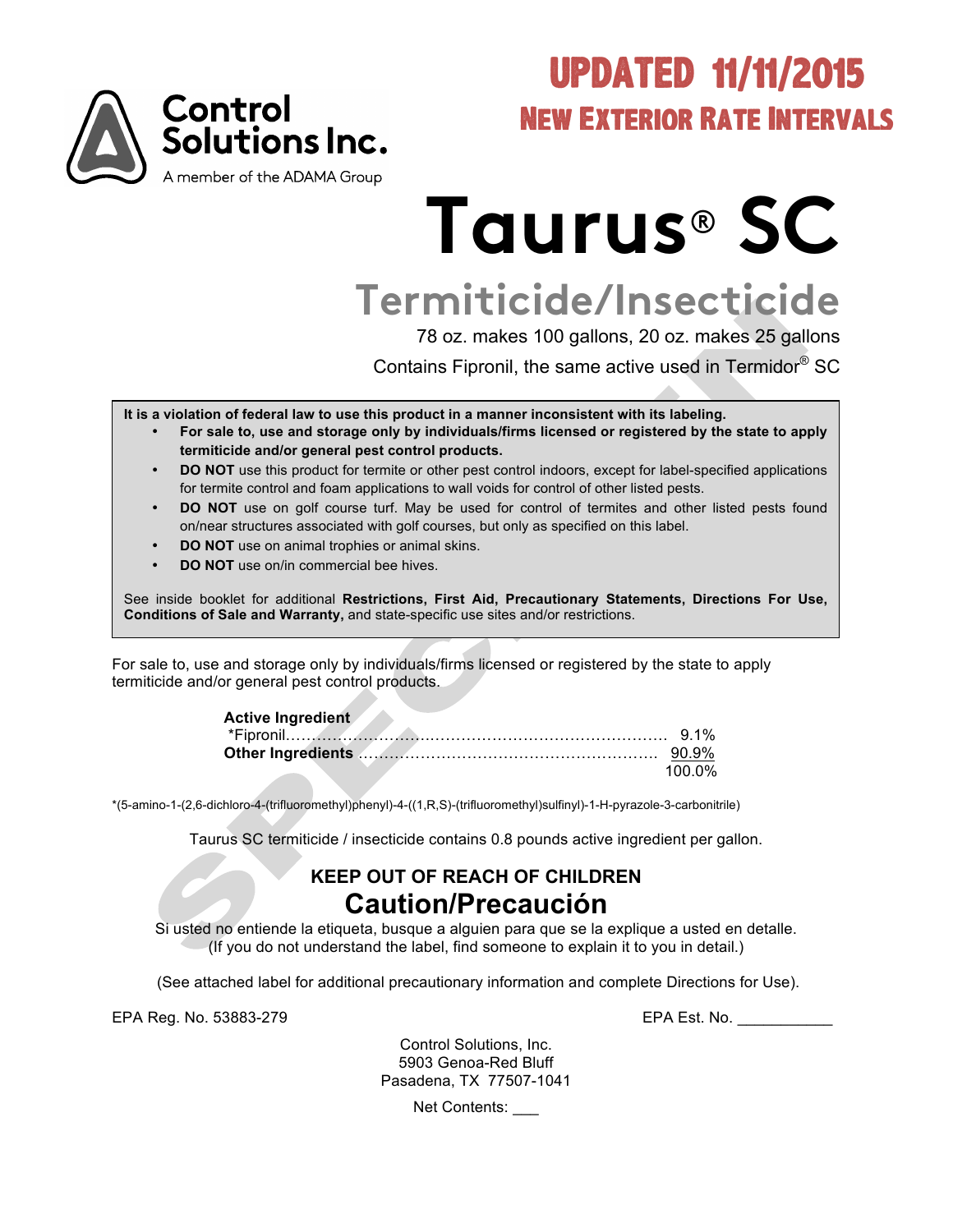| <b>FIRST AID</b>                                                                                          |                                                                                                       |  |  |
|-----------------------------------------------------------------------------------------------------------|-------------------------------------------------------------------------------------------------------|--|--|
| Have the product container or label with you when calling a poison control center or doctor, or going for |                                                                                                       |  |  |
| treatment.                                                                                                |                                                                                                       |  |  |
| If swallowed:                                                                                             | Call a Poison Control Center or doctor immediately for treatment advice.<br>$\bullet$                 |  |  |
|                                                                                                           | Have person sip a glass of water if able to swallow.                                                  |  |  |
|                                                                                                           | Do not induce vomiting unless told to do so by a poison control center or                             |  |  |
|                                                                                                           | doctor.                                                                                               |  |  |
|                                                                                                           | Do not give anything by mouth to an unconscious person.                                               |  |  |
| If on skin or                                                                                             | Take off contaminated clothing.<br>$\bullet$                                                          |  |  |
| clothing:                                                                                                 | Rinse skin immediately with plenty of water for 15-20 minutes.                                        |  |  |
|                                                                                                           | Call a poison control center or doctor for treatment advice.                                          |  |  |
| If inhaled:                                                                                               | Move person to fresh air.<br>٠                                                                        |  |  |
|                                                                                                           | If person is not breathing, call 911 or an ambulance, then give artificial                            |  |  |
|                                                                                                           | respiration, preferably by mouth-to-mouth, if possible.                                               |  |  |
|                                                                                                           | Call a poison control center or doctor for treatment advice.                                          |  |  |
| If in eyes:                                                                                               | Hold eye open and rinse slowly and gently with water for 15-20 minutes.                               |  |  |
|                                                                                                           | Remove contact lenses, if present, after the first 5 minutes, then continue                           |  |  |
|                                                                                                           | rinsing eye.                                                                                          |  |  |
|                                                                                                           | Call a poison control center or doctor for treatment advice.                                          |  |  |
|                                                                                                           | Note to Physician: There is no specific antidote. All treatment should be based on observed signs and |  |  |
| symptoms of distress in the patient. Overexposure to materials other than this product may have           |                                                                                                       |  |  |
| occurred. In severe cases of overexposure by oral ingestion, lethargy, muscle tremors, and in extreme     |                                                                                                       |  |  |
| cases, possibly convulsions may occur.                                                                    |                                                                                                       |  |  |
| Have the product container or label with you when calling a poison control center or doctor, or           |                                                                                                       |  |  |
| going for treatment. You may also contact SafetyCall® (866) 897-8050 for emergency medical                |                                                                                                       |  |  |

**treatment information**

## **PRECAUTIONARY STATEMENTS**

#### **Hazards to Humans and Domestic Animals**

**Caution**

Harmful if swallowed, absorbed through skin or inhaled. Do not get in eyes, on skin or on clothing. Do not breathe spray mist. Wash thoroughly with soap and water after handling and before eating, drinking, chewing gum, or using tobacco. Remove and wash contaminated clothing before reuse.

#### **Personal Protective Equipment (PPE): Applicators and other handlers must wear:**

- Long-sleeved shirt and long pants
- Shoes plus socks
- Waterproof gloves, such as barrier laminate, butyl rubber ≥ 14 mils, nitrile rubber ≥ 14 mils, neoprene rubber ≥ 14 mils, natural rubber\* ≥ 14 mils, polyethylene, polyvinyl chloride (PVC) ≥ 14 mils, or viton  $\geq 14$  mils \*Includes natural rubber blends and laminates

#### **When working in a non-ventilated space, including but not limited to basements and crawl spaces, all pesticide handlers must wear:**

• A dust/mist filtering respirator which includes a NIOSH approved respirator with any N, R, P, or HE filter or NIOSH approval number prefix TC-84A

#### **When working in a non-ventilated space, including but not limited to basements and crawl spaces or when applying termiticide by rodding or sub-slab injection, all pesticide handlers must wear:**

• Protective eyewear (goggles, a faceshield, or safety glasses with front, brow, and temple protection)

Follow the manufacturer's instructions for cleaning/maintaining PPE. IF no such instructions for washables exist, use detergent and hot water. Keep and wash PPE separately from other laundry.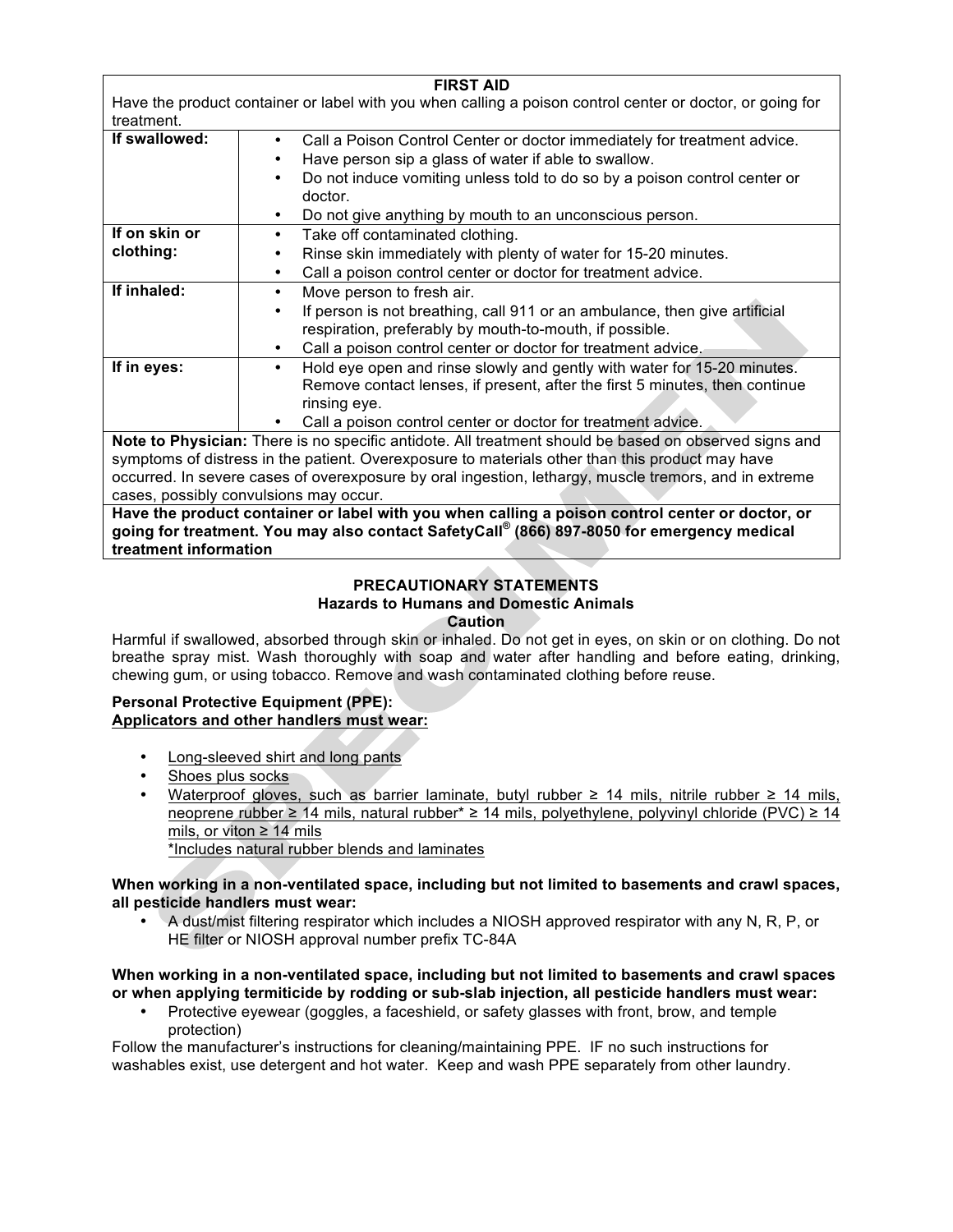#### **User Safety Recommendations**

Users should wash hands thoroughly with soap and water before eating, drinking, chewing gum, using tobacco or using the toilet.

Remove contaminated clothing. Then wash body thoroughly with soap and water and put on clean clothing. Wash clothing with detergent and hot water before reusing.

Remove PPE immediately after handling this product. Wash outside of gloves before removing. Wash PPE before reusing.

#### **ENVIRONMENTAL HAZARDS**

This pesticide is toxic to birds, fish, and aquatic invertebrates. Do not apply directly to water, or to areas where surface water is present or to intertidal areas below the mean high water mark. Runoff from treated areas may be hazardous to aquatic organisms in neighboring areas. Care must be taken to avoid runoff. Do not contaminate water by cleaning equipment or disposal of wastes. Do not contaminate water when disposing of equipment washwaters.

#### **DIRECTIONS FOR USE**

It is violation of federal law to use this product in a manner inconsistent with its labeling.

Read entire label before using this product.

For sale to, use and storage only by individuals/firms licensed or registered by state to apply termiticide and/or general pest control products. States may have more restrictive requirements regarding qualifications of persons using this product. Consult the structural pest control regulatory agency of your state prior to use of this product.

#### **Use Direction for Prevention and/or Control of Termites and Other Wood-infesting Pests**

#### **USE RESTRICTIONS:**

When treating adjacent to an existing structure, the applicator must check the area to be treated, and immediate adjacent areas of the structure, for visible and accessible cracks and holes to prevent any leaks or significant exposures to persons occupying the structure. People present or residing in the structure during application must be advised to remove their pets and themselves from the structure if they see any signs of leakage. After application, the applicator is required to check for leaks. All leaks resulting in the deposition of termiticide in locations other than those prescribed on this label must be cleaned up prior to leaving the application site. Do not allow people or pets to contact contaminated areas or to reoccupy contaminated areas of the structure until the clean-up is completed.

- Prior to drilling and treating through concrete structures, such as patios, porches, sidewalks and foundation slabs applicator should first determine that there are no habitable areas below that could be unintentionally contaminated by the treatment.
- Only protected applicators wearing personal protective equipment as required by this product label may be in the area during application.
- All holes in commonly occupied areas into which this termiticide / insecticide product has been applied must be plugged. Plugs must be of a non-cellulose material or covered by an impervious, non-cellulose material.
- Do not apply finished dilution of this product until all heating/air conditioning ducts, air vents, plumbing pipes, sewer lines, floor drains, heating pipes and electrical lines/conduits are known and identified. Do not puncture or contaminate any of these.
- Do not use this product in voids insulated with rigid foam.
- Do not treat within a distance of one foot out from the drip line of edible plants.
- Do not contaminate public and private water supplies.
- Do not make treatments while precipitation is occurring.
- Do not treat soil that is water-saturated or frozen, or in conditions where runoff or movement from the treatment area/site will occur
- Use anti-backflow or air gap equipment with filling hoses.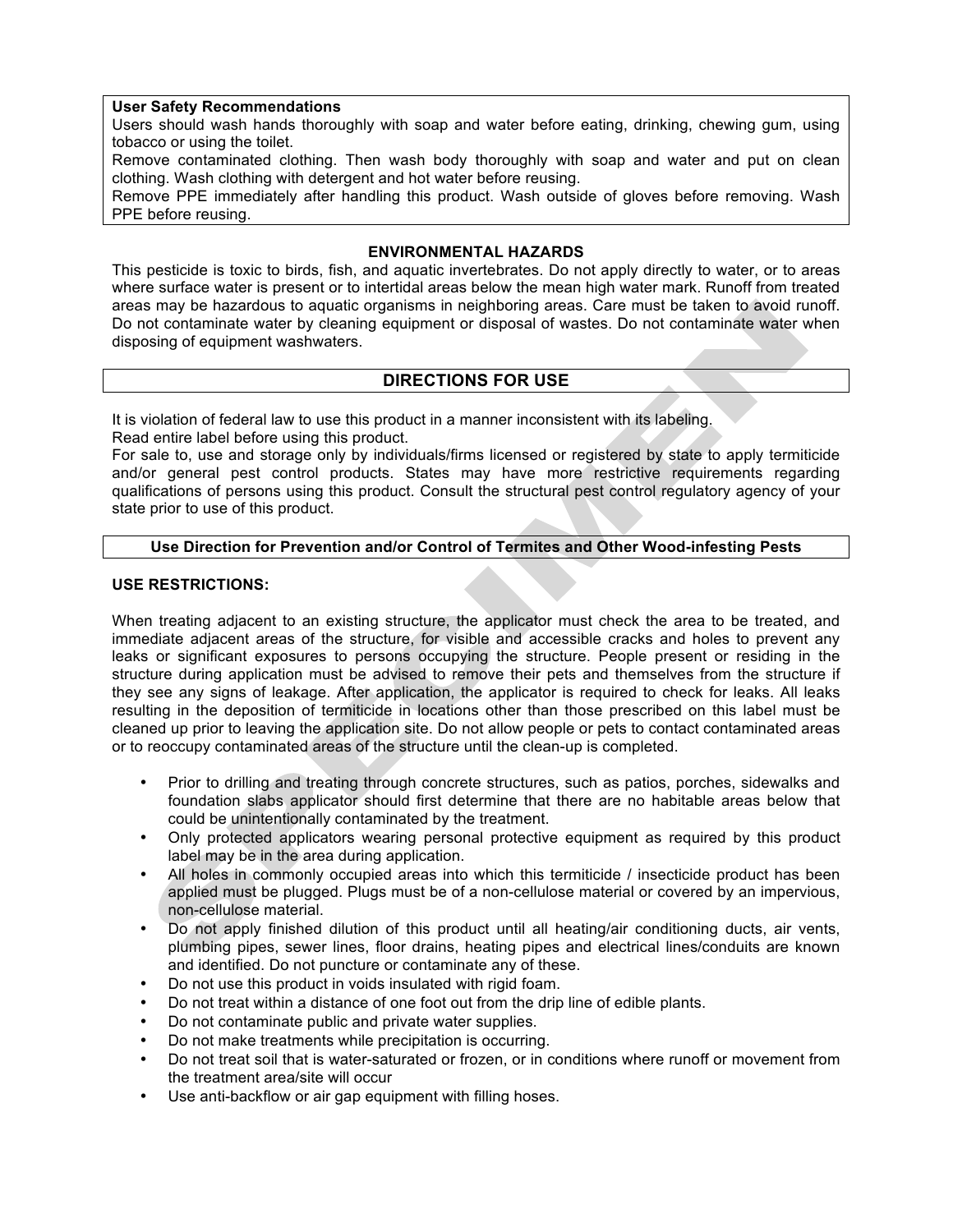#### **Product Information**

When used in accordance with the directions in this label, this product provides effective prevention and/or control of subterranean termites. This product must be applied in a manner which provides a continuous treated zone to effectively prevent termites from infesting wood.

This product may only be applied by licensed technicians familiar with trenching, rodding, short rodding, sub-slab injection, low-pressure banded surface applications and foam delivery techniques. This product is a highly effective termiticide against a variety of subterranean, arborel, drywood, and dampwood (e.g. *Reticulitermes*, *Zootermopsis*, *Heterotermes*, and *Coptotermes*), and other wood-infesting pests (e.g., carpenter ants, beetles, borers)

Taurus SC is formulated as a water-based suspension concentrate liquid containing 9.1% active ingredient.

#### **Mixing Instructions**

To mix Taurus SC termiticide / insecticide:

- 1. Fill the tank 1/4 to 1/3 full with water. The filling hose must be equipped with an anti-backflow device or water flow must include an air gap to protect against back siphoning.
- 2. Start the pump to begin by-pass agitation and place the end of the treating tool in the tank to allow circulation through the hose.
- 3. Add the appropriate amount of Taurus SC required to prepare the desired dilution.
- 4. Add the remaining water.
- 5. Continue to run the pump allowing recirculation through the hose back into the tank until the Taurus SC is completely dispersed.
	- To mix a 0.06% dilution, add 0.8 fluid ounces of Taurus SC per gallon of finished dilution
	- To mix a 0.09% dilution, add 1.2 fluid ounces of Taurus SC per gallon of finished dilution.
	- To mix a 0.125% dilution, add 1.6 fluid ounces of Taurus SC per gallon of finished dilution.

#### **Application Rates for Termiticide Use**

For most applications, use the 0.06% dilution and apply at a rate of 4 gallons of dilution per 10 linear feet per foot of depth. For example, for treatment of 10 linear feet with a four-foot depth, use 4 x 4 (16) gallons per 10 linear feet. Do not apply at a concentration less than 0.06%. Where severe termite infestations occur, where problem soils occur or where difficult or problem construction types are encountered, it may be advisable to use either 0.09% or 0.125% concentration**.** Apply the higher concentration at a rate of 4 gallons of solution per 10 linear feet per foot of depth. For example, for treatment of 10 linear feet with a four-foot depth, use 16 (4 x 4) gallons per 10 linear feet. In dense soil that will not accept a volume of 4 gallons per linear foot per foot of depth, use the 0.125% dilution, and apply at a rate of 2 gallons per 10 linear feet per foot of depth. For example, for treatment of 10 linear feet with a four-foot depth, use 8 (2 x 4) gallons per 10 linear feet. When using the lower volume of application, be careful to maintain a continuous treated zone. If application requires drilling, drill holes less than 12" apart to maintain a continuous treated zone.

#### **PRE-CONSTRUCTION TREATMENT**

In advance of treatment, applicators must notify the general contractor, construction superintendent, or other responsible personnel of the intended Taurus SC application and the intended sites of application. Applicators must instruct the person responsible to notify construction workers and other individuals on site to vacate the treatment area and not to return until Taurus SC has been absorbed into the soil. Do not apply at a dosage and/or concentration lower than 0.06% for applications up to and including installation of the final grade.

#### **Application Information**

Pre-construction treatments include any treatment made during all phases of construction up to and including installation of the final grade. Establishing a thorough and complete horizontal and vertical treated zone will provide effective pre-construction termite control.

When foundations are deeper than 4 feet, it is preferable to apply Taurus SC as the backfill is being replaced. If the backfill is already in place, the applicator must trench and rod into the trench or trench along the foundation walls, around pillars and other foundation elements, at the rate prescribed from grade to a minimum depth of 4 feet. When trenching in sloping or tiered soil, the trench must be stepped to ensure adequate distribution and to prevent Taurus SC from running out of the trench. When the top of the footing is exposed, the soil adjacent to the footing must be treated to a depth not to exceed the bottom of the footing. Never treat any structure below the footing.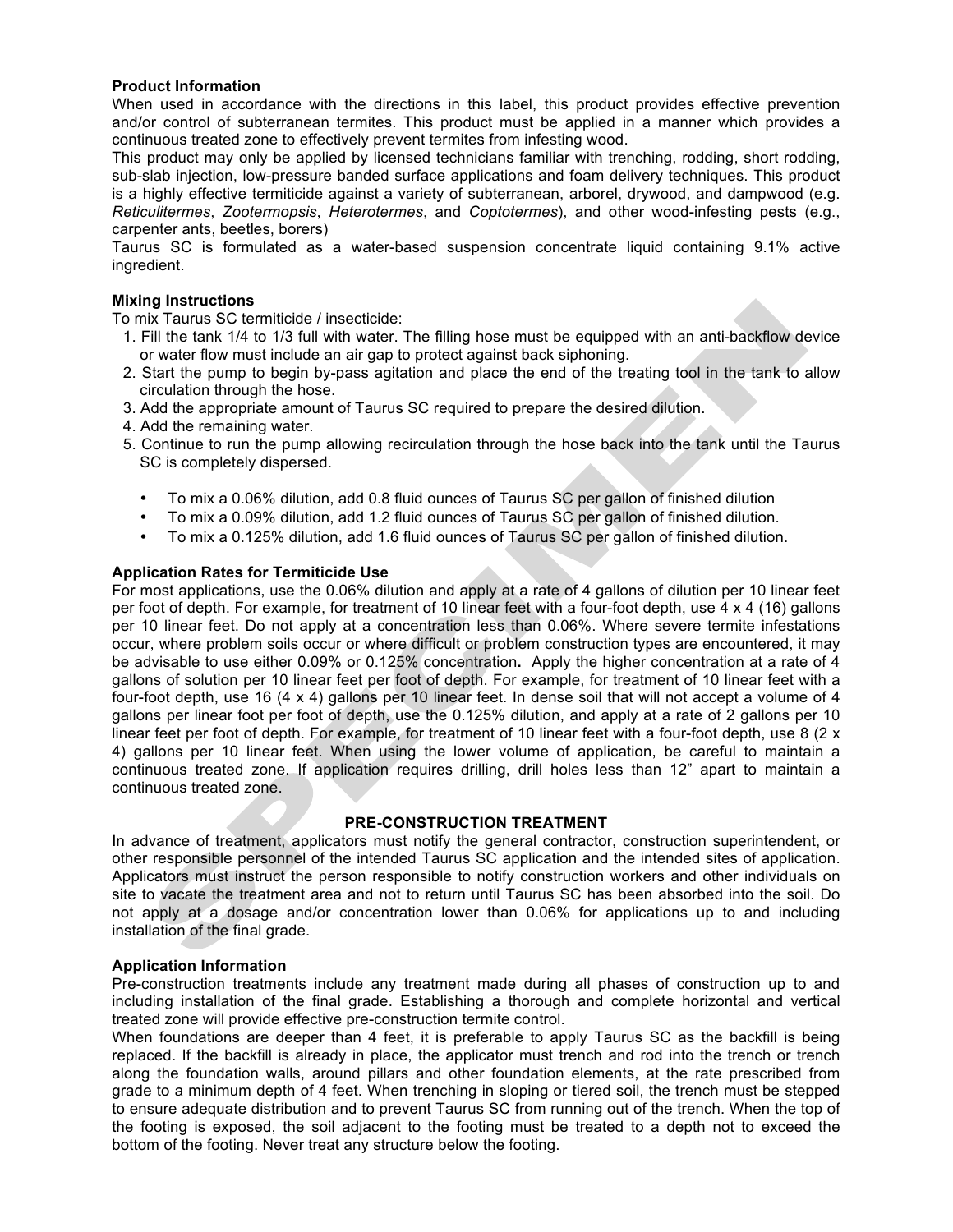#### **Concrete Slab (Including Monolithic, Floating and Supported Concrete Slabs) on Ground or in Basements and Crawl Spaces**

**Horizontal treated zones:** Apply an overall treatment of Taurus SC to the entire surface to be covered by the concrete slab. This includes living area, as well as carports, porches, basement floors, and any extended entrances. Apply this treatment at the rate of 1 to 1.5 gallons of finished dilution per 10 square feet using a coarse spray nozzle and low-pressure spray (less than 25 p.s.i.). Spray the dilution evenly and uniformly over the entire area to be treated. If the slab is not to be poured the same day as treatment, cover the treated soil with a waterproof barrier such as polyethylene sheeting.

**Vertical treated zones:** Apply Taurus SC at a rate of 1 gallon of finished dilution per square foot around anything penetrating the slab such as utility service and plumbing lines. Apply Taurus SC at a rate of 4 gallons of finished dilution per 10 linear feet per foot of depth along the inside and outside perimeter of foundation walls. The applicator must trench and rod into the trench or trench along the foundation walls and around pillars and other foundation elements. If the footing is more than 4 feet below grade, make this treatment to a minimum of 4 feet below grade. A trench need not be any wider than 6 inches. Treat the soil which will be replaced into the trench using a low-pressure spray (not more than 25 p.s.i. at the nozzle). When rodding from grade or from the bottom of a shallow trench, space the rod holes no more than 12 inches apart in a manner which will create a continuous treated zone.

It is highly recommended that a complete horizontal treated zone be created prior to the slab pour. However, if the slab was poured before a horizontal treatment could be made, refer to the "Post-Construction" section of this label for alternate application instructions.

#### **Hollow Block Foundations or Voids**

Create a continuous treatment zone by treating hollow block foundations or voids in masonry resting atop the footing. If voids in the masonry elements are not openly accessible, drill and treat into these voids by applying 2 gallons of finished dilution per 10 linear feet of footing using a nozzle pressure of 25 p.s.i. or lower. When using this treatment, drill the access holes as close to the footing as is practical. Drilling below the sill plate is acceptable. Applicators must examine the treated areas of voids in block or rubble foundation walls closely for possible runoff as a precaution against application leakage. Mechanical alteration to some areas may be required before a treatment can be made. Other areas may not be treatable.

All leaks resulting during the application of Taurus SC in locations other than those prescribed on this label must be cleaned up before leaving the application site. Do not allow people or pets to come in contact with contaminated areas or allow them to reoccupy the treatment site until the clean-up is completed.

### **POST-CONSTRUCTION CONVENTIONAL STRUCTURAL TERMITE TREATMENT**

#### **Application Information**

For applications of Taurus SC made after the final grade is installed to protect the structure from termite infestation and/or to control existing termite populations, the applicator must trench and rod into the trench or trench along the foundation walls, around pillars and other foundation elements, at the rate prescribed from grade to the top of the footing. When the footing is more than 4 feet below grade, treat to a minimum depth of four feet. The depth of treatment will vary depending on soil type, degree of compaction and location of termite activity. When the top of the footing is exposed, the soil adjacent to the footing must be treated to a depth not to exceed the bottom of the footing. Never treat any structure below the footing.

To establish a complete exterior perimeter treatment zone along the foundation wall, drill any exterior concrete structures adjoining the foundation, such as patios, porches and sidewalks, and treat by subslab injection of Taurus SC finished dilution.

Before treatment, locate and identify all heating or air conditioning vents and ducts, water and sewer plumbing lines, electrical lines and conduits, and avoid contamination or damage to these structural elements.

#### **Concrete Slab Over Soil (Including Monolithic, Floating and Supported Slabs):**

**Exterior perimeter:** Apply by trenching and rodding into the trench or by trenching along the foundation walls at the rate of 4 gallons of finished dilution per 10 linear feet per foot of depth, or, if the footing is more than 4 feet below grade treat to a minimum depth of 4 feet. Trenches need not be wider than 6 inches and must be a minimum of 6 inches deep or to the bottom of the footing. Never treat a structure below the footing. Space the rod holes no more than 12 inches apart in a manner which will create a continuous treated zone. Mix the finished dilution into the soil before replacing it into the trench.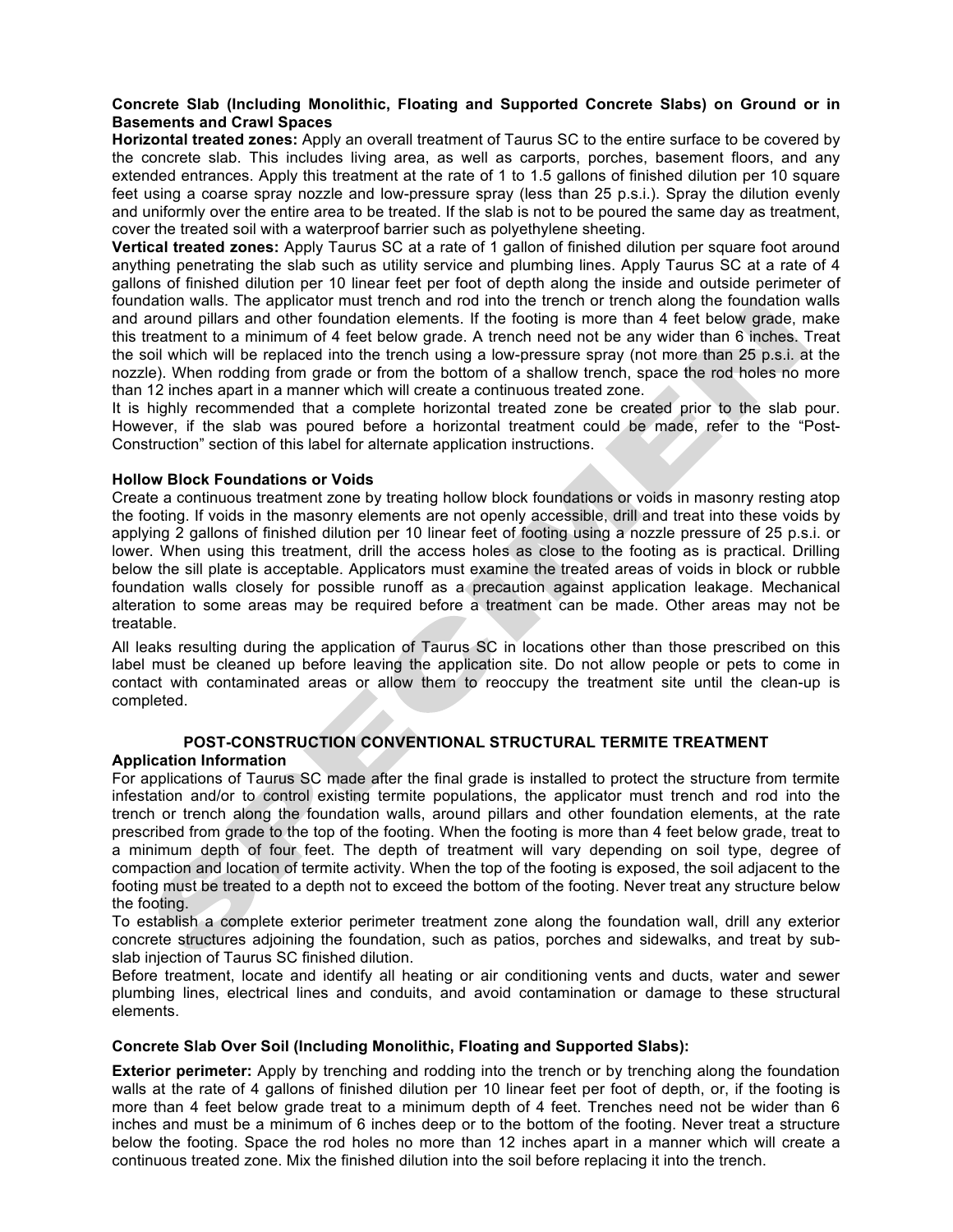**Sub-slab injection:** Sub-slab injection treatments can be made from inside the structure, or in cases where this is not possible, from the outside of the structure by drilling through the foundation as directed below. Before treatment, locate and identify all heating or air conditioning vents and ducts, water and sewer plumbing lines, electrical lines and conduits, and avoid contamination or damage to these structural elements.

**Vertical drilling / injection:** Make treatments under the slab by drilling vertically through the slab along the interior perimeter of the foundation including the garage. Drill holes along all concrete expansion joints, cracks, plumbing and utility services penetrating the slab. Drill holes along interior partition walls when there is clear evidence of termite activity or damage. Space all drill-holes no more than 12 inches apart in a manner which will create a continuous treated zone. Inject the finished dilution of Taurus SC into the drill-holes at a rate of 4 gallons per 10 linear feet per foot of depth. When making applications, use a lateral dispersal nozzle to achieve the best results. After treatment, all holes in commonly occupied areas must be plugged with a non-cellulose material or covered with an impervious, non-cellulose material.

**Horizontal drilling / rodding / sub-slab injection from the exterior of the foundation:** Use this technique to treat underneath the slab only when floors or interior design do not allow for treatment by vertical drilling. Care must be taken not to rod into heating or air conditioning vents and ducts, water and sewer plumbing lines, electrical lines and conduits. Use horizontal short rodding practices to create a continuous treated zone into the soil proximal to the inside of the foundation wall. Angle drill-holes through the outside of the foundation to ensure deposition of Taurus SC below any existing heating ducts, water and sewer lines, or electrical conduits. Use horizontal long rodding practices only when the areas to be treated underneath the slab are not accessible by vertical rodding or horizontal short rodding. Do not use long rods exceeding 20 feet. For all horizontal rodding applications space drill-holes no more than 12 inches apart in a manner which will create a continuous treated zone. Inject the finished dilution of Taurus SC into the drill-holes a rate of 4 gallons per 10 linear feet per foot of depth. All holes must be plugged with a non-cellulose material or covered by and impervious, non-cellulose material.

**Bath traps:** Treat exposed soil or soil covered with tar or similar sealants beneath or around plumbing and/or drain pipe entry areas with a minimum of 1 gallon but not more than 4 gallons of finished dilution per square foot. It may be necessary to remove tar or sealant to ensure adequate soil penetration. Install an access door or inspection portal if one is not already present. After inspection and removal of all wood or cellulose debris, treat the soil by rodding or drenching with the finished dilution of Taurus SC.

**Shower drains:** To treat the soil beneath and adjacent to shower pan drains, drill through the slab adjacent to the shower pan and apply the finished dilution of Taurus SC by sub-slab injection. Foam can be used to maximize dispersion. Drill multiple access points adjacent to the drain, and use a directional dispersion tip to enhance the treatment of the soil beneath the drain. Treat with a minimum of 1 gallon but not more than 4 gallons of finished dilution per shower drain. Horizontal rodding can be used to access and treat soil associated with the shower drain.

**Structures with French Drains and Sump Pumps:** In sites where French drains exist at the footer along the foundation perimeter, common in hollow block foundation structures, the soil must be dry before applications can be made. Do not treat soil that is saturated or frozen. Do not make treatments while precipitation is occurring. To prevent seepage of finished dilution or damage to drains or tiles, do not rod through the slab any closer than 24 inches from French drains. Do not apply Taurus SC within 5 feet from the sump pump pit and pump. Do not drill through hollow block foundations that border French drains to prevent drainage or seepage from the block into the drains. Identify and locate French drains, then apply Taurus SC in the following manner:

- 1) Unplug the sump pump. Inspect the sump pit for water. If no water is present, keep the sump pump unplugged while making the treatment.
- 2) If water is in the pump pit, unplug the sump pump and remove four cups of water from the pit. Mark the water level. Wait 10 minutes then check the water level in the pit. If the water level has risen, there is too much seepage to make a treatment. If the water level has not risen, a treatment can be made as long as the sump pump remains unplugged.

During application, check the sump pump pit every few minutes for the presence of termiticide dilution. If dilution is detected, stop the treatment immediately and remove all dilution from the pump pit before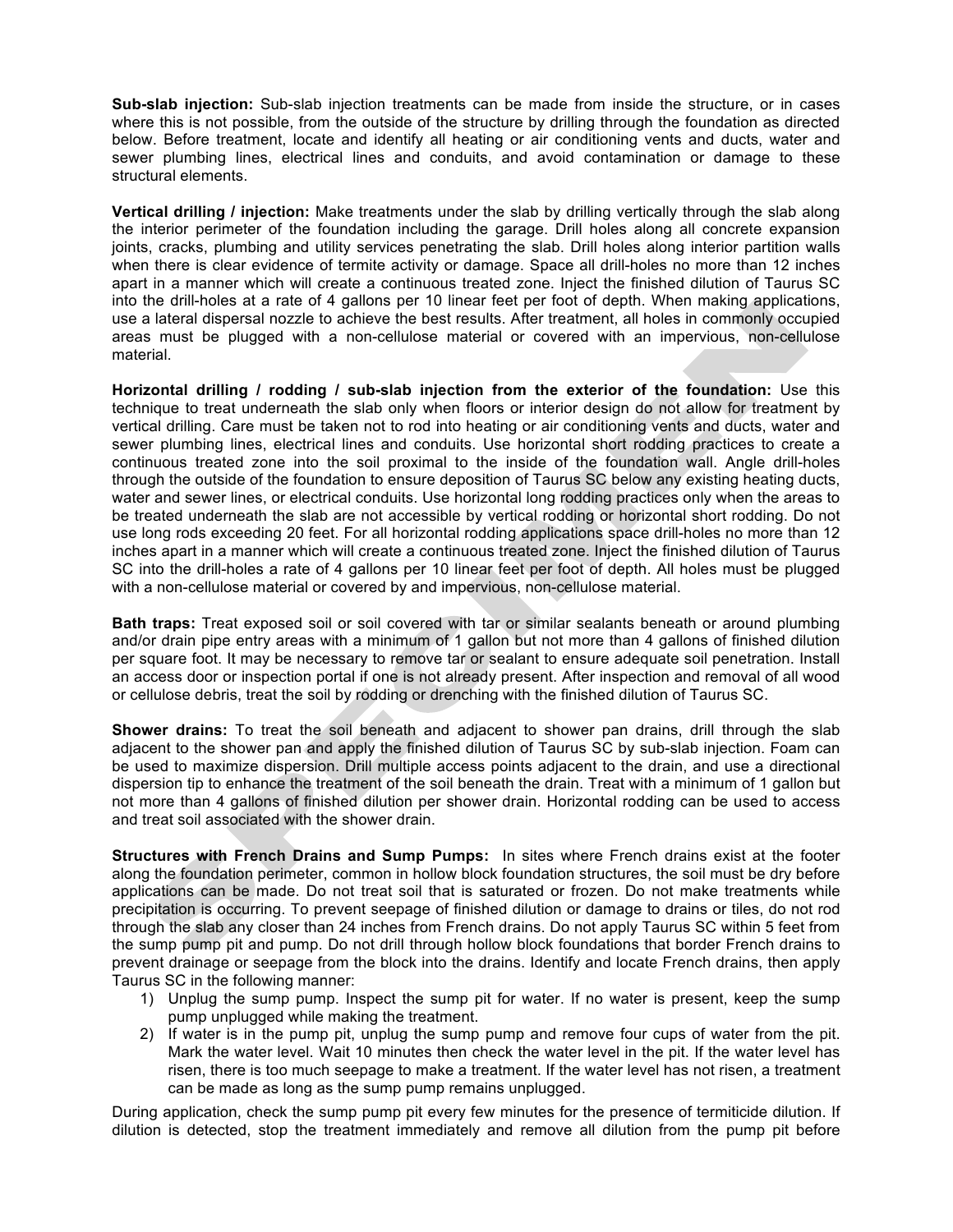plugging the pump back in. Dispose of the dilution from the sump pump pit as directed by this label in the "**Storage and Disposal**" section.

#### **Basement Structures:**

**Exterior perimeter:** Apply by trenching and rodding into the trench or by trenching along the foundation walls at the rate of 4 gallons of finished dilution of Taurus SC per 10 linear feet per foot of depth, or, if the footing is more than 4 feet below grade treat to a minimum depth of 4 feet. Trenches need not be wider than 6 inches and must be a minimum of 6 inches deep or to the bottom of the footing. When trenching in sloping or tiered soil, the trench must be stepped to ensure adequate distribution and to prevent Taurus SC from running out of the trench. Never treat a structure below the footing. Space the rod holes no more than 12 inches apart in a manner which will create a continuous treated zone. Mix the finished dilution into the soil before replacing it into the trench.

**Interior perimeter:** To treat under the basement floor slab, drill vertically through the slab along the interior perimeter of the foundation. Drill holes along all concrete expansion joints, cracks, and any plumbing or utility services penetrating the slab. Drill holes along both sides of partition foundation walls, and around piers. Where there is clear evidence of termite activity in a non-foundation interior partition wall, drill holes through the slab adjacent to the wall along one side. Space all drill-holes no more than 12 inches apart in a manner which will create a continuous treated zone. Inject the finished dilution of Taurus SC into the drill-holes at the rate of 4 gallons per 10 linear feet per foot of depth. When making applications, use a lateral dispersal nozzle to achieve the best results. After treatment, all holes in commonly occupied areas must be plugged with a non-cellulose material or covered with an impervious, non-cellulose material.

**Accessible Crawl Space Construction:** Before treatment turn off any air circulation equipment that moves air from the area to be treated to any untreated interior space of the structure. Do not turn the air circulation system back on until the application of Taurus SC is completed and has been absorbed into the soil. Treat crawl spaces by applying a vertical Taurus SC termiticide treatment at the rate of 4 gallons of finished dilution per 10 linear feet per foot of depth from grade to the top of the footing, or, if the footing is more than 4 feet below grade treat to a minimum depth of 4 feet. Apply by trenching, or by trenching and rodding into the trench. Treat both sides of foundation and around all piers and pipes. In areas where physical obstructions exist that prevent trenching, such as concrete walkways adjacent to the foundation, apply by rodding alone. Where soil type and/or conditions make trenching impossible, apply by rodding. When the top of the footing is exposed, treat the soil adjacent to the footing to a depth not to exceed the bottom of the footing. Read and follow the mixing directions in the "Mixing Instructions" section of this label when encountering soil types which will not accept the full application volume.

- Rod holes and trenches must not extend beneath the bottom of the footing.<br>• Space the rod boles no more than 12 inches apart in a manner which will
- Space the rod holes no more than 12 inches apart in a manner which will create a continuous treated zone.
- Trenches need not be wider than 6 inches and must be a minimum of 6 inches deep or to the bottom of the footing. When trenching in sloping or tiered soil, the trench must be stepped to ensure adequate distribution and to prevent Taurus SC from running out of the trench. Mix the finished dilution into the soil before replacing it into the trench.

**Inaccessible Crawl Space Construction:** Before treatment turn off any air circulation equipment that moves air from the area to be treated to any untreated interior space of the structure. Do not turn the air circulation system back on until the application of Taurus SC is completed and has been absorbed into the soil. For any inaccessible interior areas, for example where the clearance between the floor joists and ground surfaces do not allow for operator access, excavate, if possible, and follow the instructions for accessible crawl spaces. When excavation is not possible, apply one or a combination of the following two methods:

1) Establish a horizontal treated zone by applying 1 gallon of finished dilution of Taurus SC with a coarse application nozzle (e.g., Delavan Type RD Raindrop, RD-7 or larger, or Spraying Systems Co. 80110LP Teejet or comparable nozzle) per 10 square feet of soil surface using a nozzle pressure of less than 25 p.s.i. For any area which cannot be reached with the application wand, use one or more extension rods. Do not broadcast or power spray with high pressures.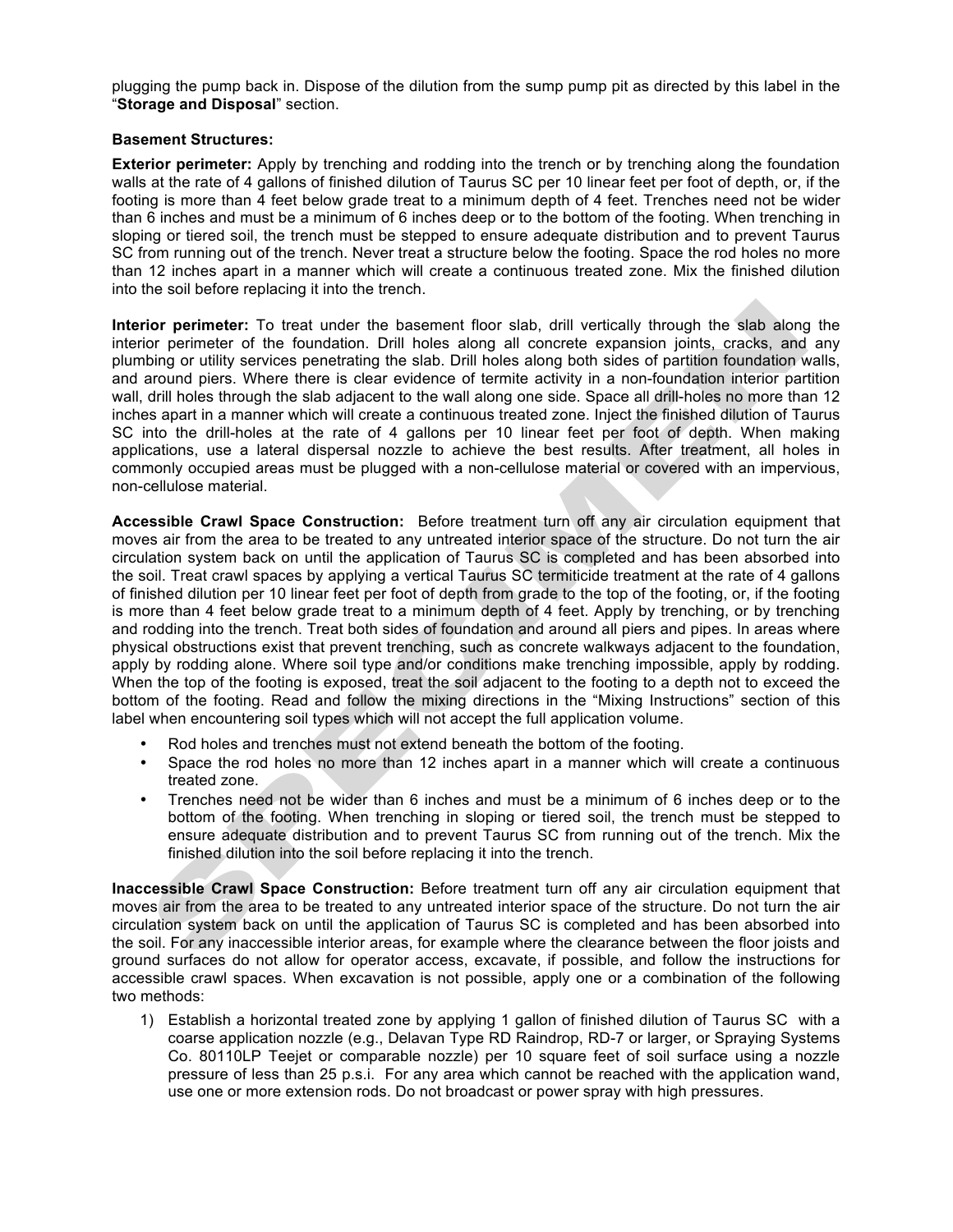2) Establish a horizontal treated zone by drilling through the foundation wall or through the floor above and treat the soil adjacent to the foundation at a rate of 1 gallon of finished dilution of Taurus SC per 10 square feet. Drill spacing must not exceed 16 inches between drill-holes. Many states have smaller interval requirements so check state regulations before application. Treat the soil adjacent to foundation elements with short or long rodding techniques without drilling if it is possible to reach the soil to be treated with the treatment tool.

**Hollow Block Foundations / Voids:** Establish a continuous treated zone in hollow block foundations or voids in masonry resting on top of the footing by drilling and treating into voids of multiple masonry elements of the structure to soil level. If not openly accessible, drill and treat into voids of masonry elements. Apply 2 gallons of finished dilution per 10 linear feet of footing at a nozzle pressure of 25 p.s.i. or less. When making this treatment, drill access holes as close as possible to the footing, below the level of the sill plate if necessary. Applicators must examine the treated areas for possible runoff as a precaution against application leakage. Mechanical alteration to some areas may be required before a treatment can be made. Other areas may not be treatable. All leaks resulting during the application of Taurus SC in locations other than those prescribed on this label must be cleaned up before leaving the application site. Do not allow people or pets to come in contact with contaminated areas until the clean-up is completed.

#### **Treatment of Structures with Wells or Cisterns:**

#### **Do not contaminate wells or cisterns.**

Do not apply Taurus SC within 5 feet of any well or cistern. Treat soil 5 to 10 feet from any well or cistern by backfill method only. Treat soil adjacent to water pipes within 3 feet of grade by backfill method only.

#### **Backfill method:**

- 1) Trench to remove the soil to be treated and place it into a wheelbarrow or onto heavy plastic sheeting or similar material.
- 2) Treat the soil at a rate of 4 gallons of finished dilution of Taurus SC per 10 linear feet per foot of trench depth, or at a rate of 1 gallon per cubic foot of soil. Mix the Taurus SC thoroughly into soil while taking care to prevent runoff or spillage.
- 3) After the treated soil has completely absorbed the finished dilution of Taurus SC, put it back into the trench.

**Structures Adjacent to Wells / Cisterns and / or Other Bodies of Water:** Prior to application examine any structure with nearby sources of water such as wells, cisterns, ponds, streams or other bodies of water, then follow the treatment procedures described below.

- 1) If the pipe(s) from the well enter the structure with 3 feet of grade, expose them if possible prior to treatment. Treat the soil adjacent to the water pipe(s) using the backfill method described above.
- 2) Take precautions, prior to treatment, to limit the risk of Taurus SC being applied into subsurface drains which empty into any bodies of water, including evaluating whether treatment of the footer could result in contamination of subsurface drains. Take into consideration such factors as depth to the drain system, soil type and degree of soil compaction when determining the depth of treatment.
- 3) Use the treated backfill method, when appropriate (e.g., on the water side of the structure), to minimize off-site movement of Taurus SC.
- 4) To minimize potential runoff of Taurus SC into non-target areas, apply a finished dilution of 0.125% at a rate of 2 gallons per 10 linear feet per foot of depth.

**Plenum Construction:** Before treatment turn off any air circulation equipment that moves air from the area to be treated to any untreated interior space of the structure. Do not turn the air circulation system back on until the application of Taurus SC is completed and has been absorbed into the soil. Treat the soil exterior to the foundation walls according to the instructions in the "Accessible Crawl Space Construction" section of this label. Follow the instructions below for interior treatment of plenum structures that use a sealed under floor space to circulate heated or cooled air throughout the structure:

1) Remove sealing fabric and anything on the sealing fabric to expose no more than an 18 inch width adjacent to all foundation structures, including foundation walls, interior piers, pipes and any other structures in contact with soil. Treat according to the instructions for exterior and interior treatment in the "Accessible Crawl Space Construction" section of this label.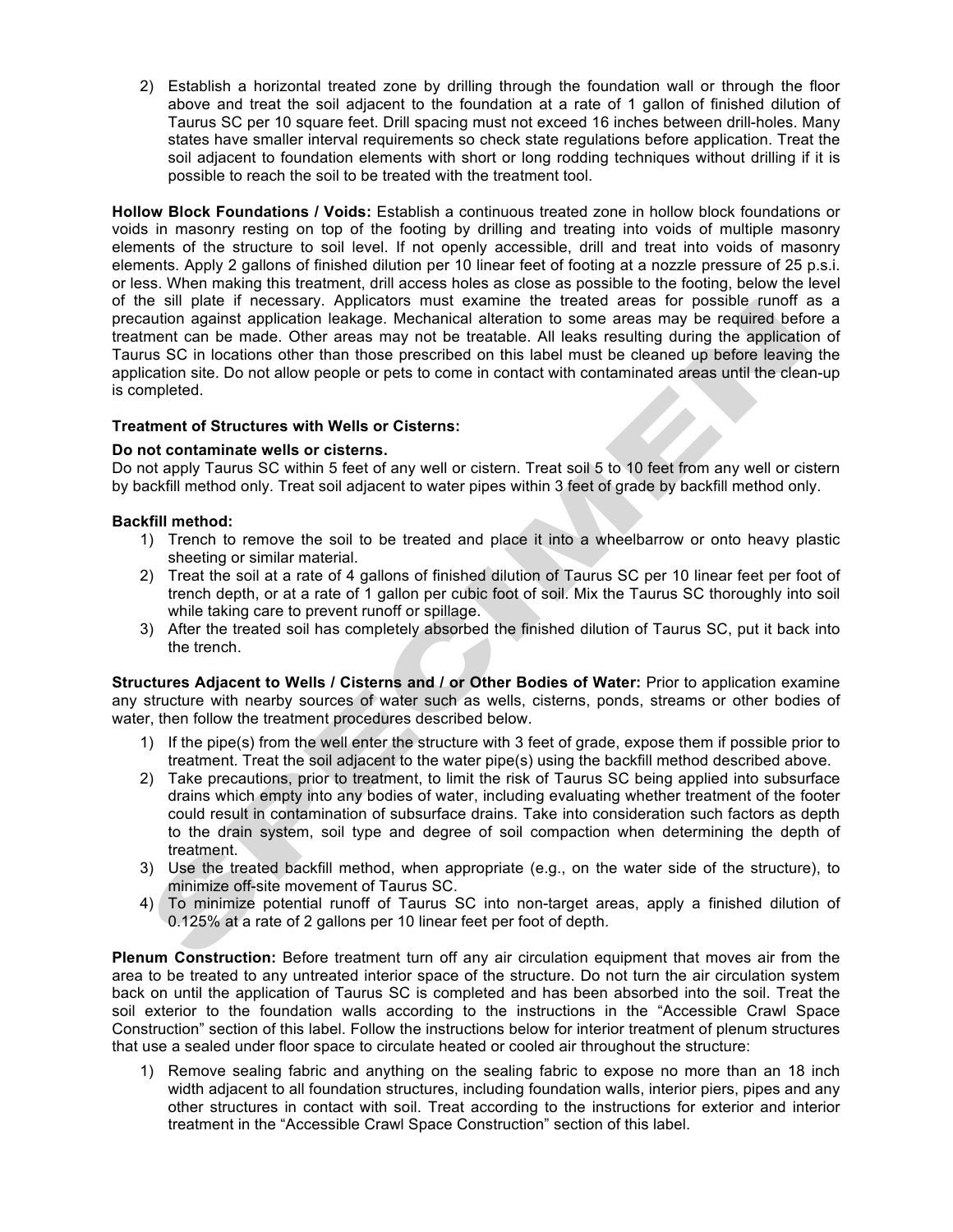2) After the finished dilution of Taurus SC has been absorbed into the soil, return the sealing fabric and anything removed from the surface of the sealing fabric to their original pre-treatment positions.

**Foam Application:** When construction practices, soil subsidence, or other factors make it difficult to establish a continuous treated zone with conventional liquid application methods, supplement treat with the use of foam-generating equipment. Foam applications are useful in the treatment of filled stoops and porches, chimney bases, into block voids, behind masonry or other veneers, and into stud walls. Utilize applications of dry foam only (a range of 15:1 to 50:1 expansion ratio) when treating voids in stud walls. Apply foam to wall voids where evidence of termite presence or damage exist or are suspected.

Foam only treatments under slabs are appropriate when maximum horizontal coverage is desired In areas with no deep foundation or footing (for example: around plumbing entries and near settlement cracks in concrete slabs). Use both conventional liquid application and foam treatment in areas where both lateral spread and deeper vertical penetration of Taurus SC are desired. Effective treatment is highly dependent on volume and amount of active ingredient. Apply at least 75% of the finished dilution of Taurus SC as a liquid treatment, then deliver the remaining 25% or less to the appropriate areas as a foam application. The total amount of product applied as a combined foam and liquid treatment should be equivalent to volume of Taurus SC liquid finished dilution required for a liquid application alone. Foam applications provide a good supplement to liquid applications in difficult to treat areas.

**Foam mixing instructions:** Prepare the desired finished dilution of Taurus SC, then mix with the manufacturer's recommended quantity of foaming agent in foaming equipment. Apply a sufficient volume of Taurus SC foam to establish a continuous treated zone at the rates recommended in this label for specific applications. When sufficient foam volume cannot be applied to achieve the recommended rate of Taurus SC supplement the treatment with additional liquid finished dilution to assure appropriate treatment volume and concentration in the treated area.

- 1 gallon of finished dilution at a foam expansion ratio of 25:1 makes 25 gallons of foam.
- 1.66 gallons of finished dilution at a foam expansion ratio of 15:1 makes 25 gallons of foam.
- 2.5 gallons of finished dilution at a foam expansion ratio of 10:1 makes 25 gallons of foam.
- 5 gallons of finished dilution at a foam expansion ratio of 5:1 makes 25 gallons of foam.

#### **POST-CONSTRUCTION EXTERIOR PERIMETER / LOCALIZED INTERIOR (EP / LI) STRUCTURAL TERMITE TREATMENT –** *(Not approved for use in Louisiana)*

#### **General Information**

This post-construction application of Taurus SC can be made after the final grade is installed to protect the structure from termite infestation and/or to control existing termite populations. This treatment method is designed to be non-invasive to the interior of the structure with the establishment of a continuous treated zone along the exterior of the foundation and only treating interior spaces where termite activity has been found. If you have questions regarding this treatment, consult the appropriate state agency.

#### **Termite activity is defined as the presence of one or more of the following signs of infestation:**

- 1) Alates (winged termites) have swarmed inside the structure.
- 2) Live termites are found to be active within the structure.
- 3) There is clear evidence of termite activity on or inside the structure such as the presence of mud tubes, galleries in wood.

Do not apply Taurus SC finished dilution as perimeter / localized interior treatment at a concentration lower than 0.06% or at an application volume lower than those specified in the "Application Rates for Termiticide Use" section of this label.

#### **EXTERIOR PERIMETER TREATMENT**

To prevent termite infestation of a structure, exterior perimeter applications of Taurus SC must be made in a manner which will create a continuous treated zone. If situations are encountered where the soil will not accept the full application volume recommended in the use directions below, read and follow the direction in the "Application Rates for Termiticide Use" section of this label.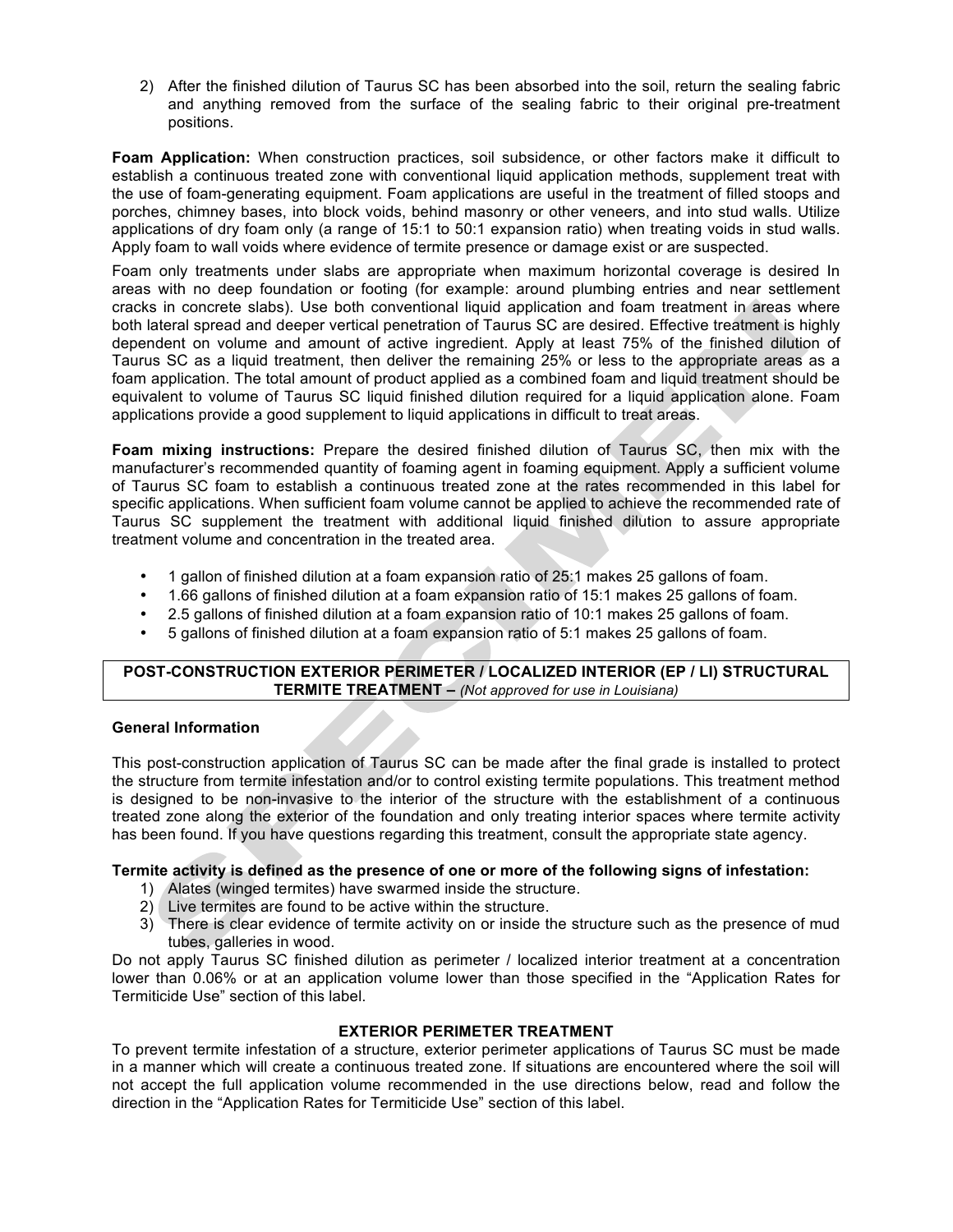**Concrete Slab on Ground (Including Monolithic, Floating and Supported Concrete Slabs):** Apply along the exterior foundation perimeter by trenching and rodding into the trench or by trenching at the rate of 4 gallons of finished dilution per 10 linear feet per foot of depth. Trenches need not be wider than 6 inches and must be a minimum of 6 inches deep or to the bottom of the footing. Space the rod holes no more than 12 inches apart in a manner which will create a continuous treated zone. Mix the finished dilution into the soil before replacing it into the trench.

In areas where physical obstructions exist that prevent trenching, such as concrete walkways adjacent to the foundation, apply by rodding alone. Where soil type and/or conditions make trenching impossible, apply by rodding. In order to establish a complete exterior perimeter treatment zone, drilling and sub-slab treatment will be necessary wherever adjoining concrete structures exist such as patios, porches or sidewalks. For driveways, exterior drilling is necessary only around building supports or wall elements permanently located at driveway joints. Never treat a structure below the footing.

**Basement and Inaccessible Crawl Space Construction:** Apply along the exterior foundation perimeter by trenching and rodding into the trench or by trenching along the foundation walls at the rate of 4 gallons of finished dilution of Taurus SC per 10 linear feet per foot of depth, or, if the footing is more than 4 feet below grade treat to a minimum depth of 4 feet. Trenches need not be wider than 6 inches and must be a minimum of 6 inches deep or to the bottom of the footing. When trenching in sloping or tiered soil, the trench must be stepped to ensure adequate distribution and to prevent Taurus SC from running out of the trench. Space the rod holes no more than 12 inches apart in a manner which will create a continuous treated zone. Mix the finished dilution into the soil before replacing it into the trench. Never treat a structure below the footing.

In areas where physical obstructions exist that prevent trenching, such as concrete walkways adjacent to the foundation, apply by rodding alone. Where soil type and/or conditions make trenching impossible, apply by rodding. In order to establish a complete exterior perimeter treatment zone, drilling and sub-slab treatment will be necessary wherever adjoining concrete structures exist such as patios, porches or sidewalks. For driveways, exterior drilling is necessary only around building supports or wall elements permanently located at driveway joints. Never treat a structure below the footing.

If termite activity is detected inside an inaccessible crawl space, the area must be treated. Make a localized interior treatment at the site of termite activity and extending at least 2 feet in both directions from the activity. Choose the appropriate application technique for treating inaccessible crawl space construction by referring to the "POST-CONSTRUCTION CONVENTIONAL STRUCTURAL TERMITE TREATMENT" section of this label.

**Accessible Crawl Space Construction:** Before treatment turn off any air circulation equipment that moves air from the area to be treated to any untreated interior space of the structure. Do not turn the air circulation system back on until the application of Taurus SC is completed and has been absorbed into the soil.

Treat crawl spaces by applying a vertical Taurus SC termiticide treatment at the rate of 4 gallons of finished dilution per 10 linear feet per foot of depth from grade to the top of the footing, or, if the footing is more than 4 feet below grade treat to a minimum depth of 4 feet. Apply by trenching, or by trenching and rodding into the trench. Treat outside of foundation and around all piers and pipes. In areas where physical obstructions exist that prevent trenching, such as concrete walkways adjacent to the foundation, apply by rodding alone. Where soil type and/or conditions make trenching impossible, apply by rodding. When the top of the footing is exposed, treat the soil adjacent to the footing to a depth not to exceed the bottom of the footing. In order to establish a complete exterior perimeter treatment zone, drilling and subslab treatment will be necessary wherever adjoining concrete structures exist such as patios, porches or sidewalks. If situations are encountered where the soil will not accept the full application volume recommended in the use directions below, read and follow the direction in the "Application Rates for Termiticide Use" section of this label.

- Rod holes and trenches must not extend beneath the bottom of the footing.
- Space the rod holes no more than 12 inches apart in a manner which will create a continuous treated zone.
- Trenches need not be wider than 6 inches and must be a minimum of 6 inches deep or to the bottom of the footing. When trenching in sloping or tiered soil, the trench must be stepped to ensure adequate distribution and to prevent Taurus SC from running out of the trench. Mix the finished dilution into the soil before replacing it into the trench.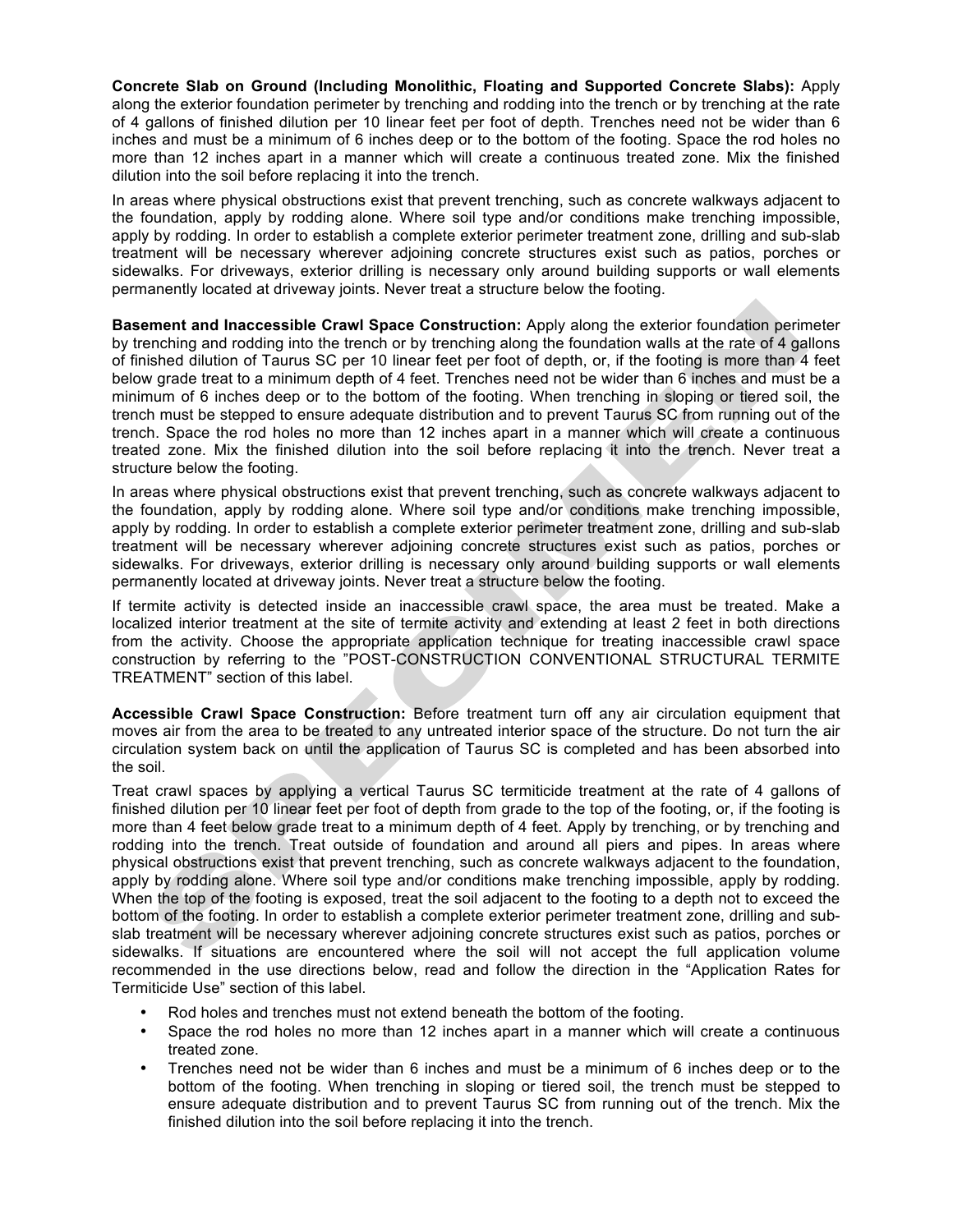To prevent standalone (i.e., not associated with foundation elements) termite shelter tube formation between soil and structural members in previously untreated area(s), an overall soil treatment of Taurus SC may be applied. Remove all cellulose debris before treatment. Apply Taurus SC finished dilution per 10 square feet to provide uniform treated zones. Apply using a course application nozzle with nozzle pressure of 25 PSI or less.

**Garages:** Attached garage floors should be treated.

**Sub-slab injection:** Sub-slab injection treatments can be made from inside the garage, or in cases where this is not possible, from the outside of the structure by drilling through the foundation as directed below. Before treatment, locate and identify all heating or air conditioning vents and ducts, water and sewer plumbing lines, electrical lines and conduits, and avoid contamination or damage to these structural elements.

**Vertical drilling / injection:** Make treatments under the slab by drilling vertically through the slab along the interior perimeter of the garage foundation. Drill holes along all concrete expansion joints, cracks, plumbing and utility services penetrating the slab. Drill holes along interior partition walls when there is clear evidence of termite activity or damage. Space all drill-holes no more than 12 inches apart in a manner which will create a continuous treated zone. Inject the finished dilution of Taurus SC into the drillholes at a rate of 4 gallons per 10 linear feet per foot of depth. When making applications, use a lateral dispersal nozzle to achieve the best results. After treatment, all holes in commonly occupied areas must be plugged with a non-cellulose material or covered with an impervious, non-cellulose material such as Portland cement.

**Horizontal drilling / rodding / sub-slab injection from the exterior of the garage foundation:** Use this technique to treat underneath the slab only when interior design do not allow for treatment by vertical drilling. Care must be taken not to rod into heating or air conditioning vents and ducts, water and sewer plumbing lines, electrical lines and conduits. Use horizontal short rodding practices to create a continuous treated zone along the inside perimeter of the foundation. Angle drill-holes through the outside of the foundation to ensure deposition of Taurus SC below any existing heating ducts, water and sewer lines, or electrical conduits. Use horizontal long rodding practices only when the areas to be treated underneath the slab are not accessible by vertical rodding or horizontal short rodding. Do not use long rods exceeding 20 feet. For all horizontal rodding applications space drill-holes no more than 12 inches apart in a manner which will create a continuous treated zone. Inject the finished dilution of Taurus SC into the drill-holes at rate of 4 gallons per 10 linear feet per foot of depth. All holes must be plugged with a non-cellulose material or covered by an impervious, non-cellulose material such as Portland cement.

#### **LOCALIZED INTERIOR TREATMENT**

As part of a complete treatment, targeted interior applications may be made to vulnerable areas such as around plumbing or utility services penetrating floors, bath and / or shower traps, or along concrete expansion joints or settlement cracks.

If known termite activity exists in areas inside living spaces or in non-living spaces (such as crawl spaces, plenums etc.) of the structure, a localized interior treatment must be made at the immediate vicinity of the termite activity and radiating out at least 2 feet from the site in two or more directions.

**Hollow Block Foundations / Voids:** When termite activity is evident in or in the vicinity (within 2 feet) of hollow block foundations or voids in masonry resting on the footing, drill the wall adjacent to the evidence, if not openly accessible, and inject the finished dilution of Taurus SC into the void at a rate of 2 gallons per 10 linear feet of footing using a nozzle of 25 p.s.i. or less. This localized interior treatment to hollow block must be made at the site of the termite activity and to areas above the termite activity. Treatment must be applied radiating out at least 2 feet in two or more directions from the site of activity or along the wall pier or support post. Use of foam will maximize dispersion. When using this treatment, drill access hole below the sill plate as close as possible to the footing as is practical.

Applicators must examine the treated areas of voids in block or rubble foundation walls closely for possible runoff as a precaution against application leakage. Mechanical alteration to some areas may be required before a treatment can be made. Other areas may not be treatable.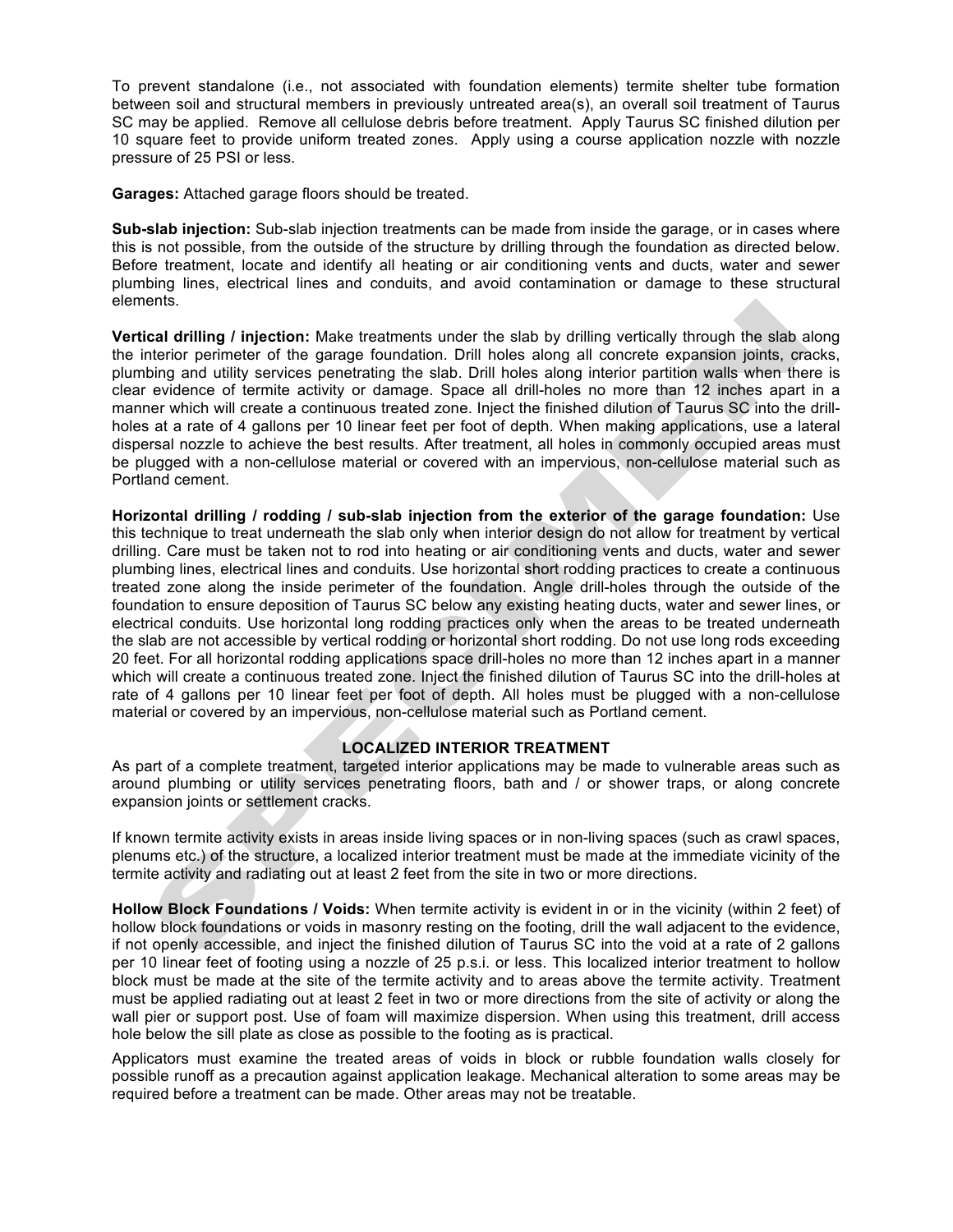All leaks resulting during the application of Taurus SC in locations other than those prescribed on this label must be cleaned up before leaving the application site. Do not allow people or pets to come in contact with contaminated areas or allow them to reoccupy the treatment site until the clean-up is completed.

The drilled holes in commonly occupied areas must be plugged with a non-cellulose material or covered by an impervious, non-cellulose material such as Portland cement.

**Bath Traps:** If termite activity is evident within 2 feet of a bath trap, exposed soil or soil covered with tar or a similar sealant around plumbing and / or drainpipe entry areas must be treated. Tar or sealant may have to be removed to ensure adequate soil penetration. Install an access door or inspection portal if one is not already present. After all wood and cellulose debris is removed, treat the soil by rodding or drenching with a minimum of 1 gallon to a maximum of 4 gallons of finished dilution of Taurus SC per square foot.

**Shower Drains:** If termite activity is evident within 2 feet of a shower drain, soil beneath and adjacent to the drain must be treated. Drill through the slab adjacent to the shower drain and apply the finished dilution of Taurus SC by sub-slab injection to the soil below. Multiple access points may be drilled adjacent to the drain. Use of foam will maximize dispersion. Use of a directional dispersion tip will further enhance the treatment of the soil beneath the drain. Treat the soil with a minimum of 1 gallon but no more than 4 gallons of finished dilution per shower drain. Horizontal rodding can also be used to access and treat soil associated with a shower drain.

#### **Use with Other Termiticide Products**

**Use with Borate-based Termiticide Products:** When a borate-based termiticide product is used as the primary pre-construction termite treatment and is applied according to that termiticide's label directions for use, a Taurus SC finished dilution may be applied as an exterior perimeter pre-construction termite treatment. If the exterior perimeter pre-construction termite treatment option is selected, Taurus SC finished dilution must be applied to create a continuous treated zone along the exterior foundation of the structure. A complete and thorough horizontal pre-construction termite treatment with Taurus SC finished dilution under the concrete slab is optional. Taurus SC finished dilution may also be applied to critical areas of the interior of the structure (e.g., plumbing and utility entry sites, bath traps, shower pan drain penetrations, expansion joints, foundation cracks, outside foundations walls, areas of known or suspected termite activity).

For applications to the exterior perimeter and critical areas, follow instructions in the **Post-construction Exterior Perimeter/Localized Interior (EP/LI) Structural Termite Treatments** section of this label.

**Use with Non-borate-based Termiticide Products:** Taurus SC finished dilution may be applied as a spot/partial supplemental termite treatment when another registered non-borate-based termite prevention and/or control product/system is used as the primary treatment. These supplemental Taurus SC treatments can be made to critical areas of the structure (e.g., plumbing and utility entry sites, bath traps, shower pan drain penetrations, expansion joints, foundation cracks, outside foundation walls, areas of known or suspected termite activity at either pre-construction or post –construction sites) according to **Use Directions for Prevention and/or Control of Termites and Other Wood-infesting Pests** on this label.

**Retreatment Instructions:** Annual retreatment of a structure is prohibited. Retreatment for subterranean termites can only be performed under the following circumstances:

- 1. There is clear evidence of re-infestation.
- 2. There is disruption of the treated zone due to construction, excavation, or landscaping and / or there is evidence of the breakdown of termiticide treated zone in the soil.

Treat these vulnerable or re-infested areas using a spot, partial or complete treatment in accordance with the application techniques described in this label. The timing and selection of retreatment type will vary depending on such factors as termite pressure, soil types and conditions, and other factors which may reduce the effectiveness of the treated zone.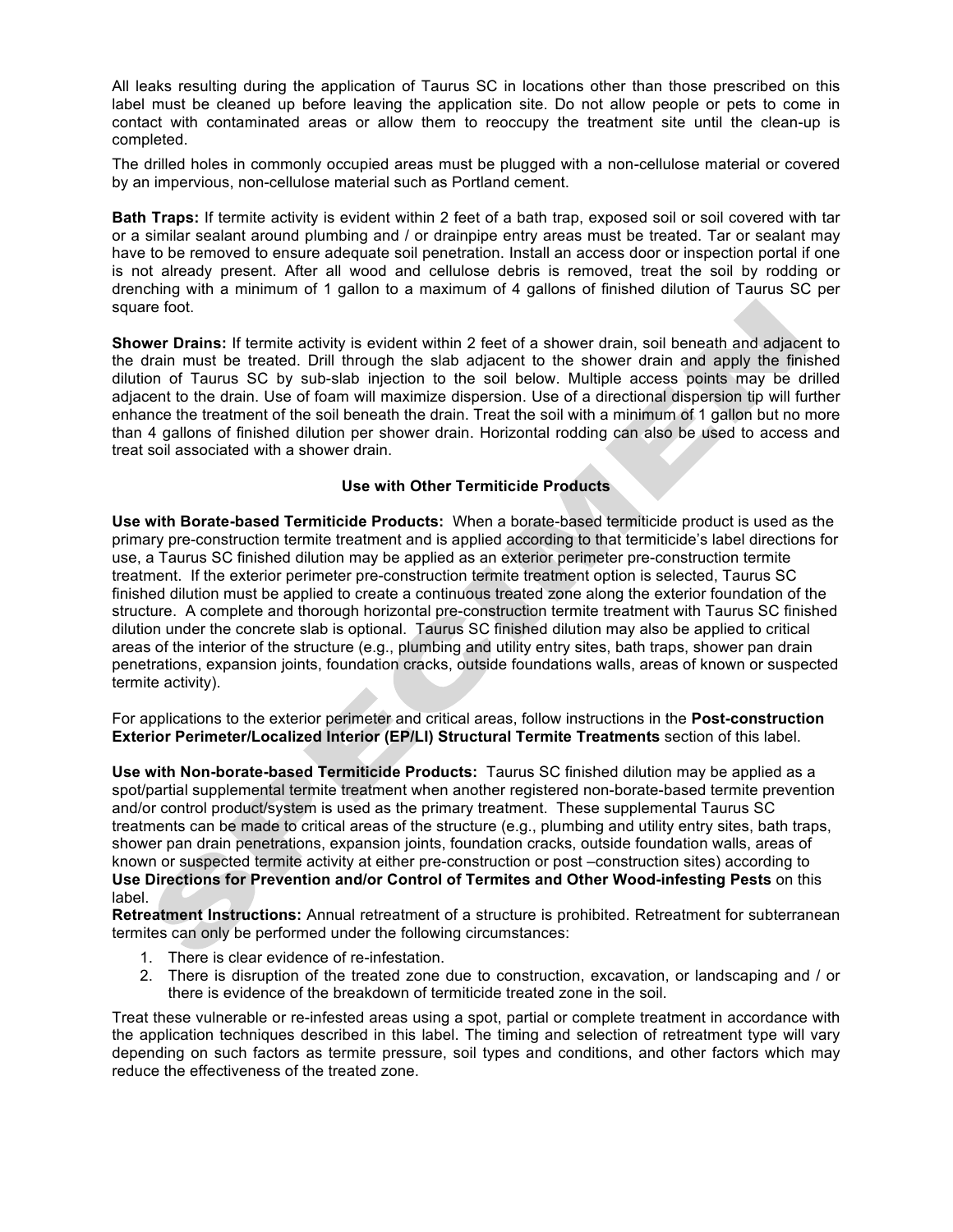#### **POSTS, POLES, WOODEN LANDSCAPE ORNAMENTATION**

#### **DO NOT contaminate wells or cisterns.**

**Preventative Treatment:** Create a continuous treatment zone in the soil around wooden posts, poles, fence posts, signs and landscaping ornamentation. Apply the finished dilution of Taurus SC at the rate of 4 gallons per 10 linear feet per foot of depth. When performing the treatment at the time of installation, the finished dilution may be applied to the soil as it is replaced around the pole or post. The application should place termiticide to a depth of 6 inches below the bottom of posts, poles or other wooden objects in contact with soil.

**Curative Treatment:** Treat previously installed wooden posts, poles, fence posts, signs and landscaping ornamentation with the finished dilution of Taurus SC by sub-surface injection or by gravity flow through holes made at the bottom of a trench around posts and poles. When trenching, the trench need not be wider than 6 inches and should be 6 inches deep. When sub-surface injecting, treat all sides to create a continuous treatment zone. Apply termiticide to a depth of 6 inches below the bottom of the wood.

#### **Prevention and/or Control of Wood-infesting Pests**

#### **Above Ground Termites and Carpenter Ants in Localized Areas**

For prevention and/or control of above ground termites and carpenter ants in localized areas, apply Taurus SC finished dilution (or foam) to:

- Voids and galleries in damaged wood, in spaces between wooded structural members, and between the sill plate and foundation where wood is vulnerable. Applications may also be made to inaccessible areas by drilling and injecting into the structural voids or damaged wood.
- Termite carton nests in structural voids. Application at multiple injection points to varying depths may be necessary. Carton nest material may be removed from structural voids.
- Man-made voids using a coarse fan application (or foam) to control exposed worker winged reproductive forms or termites or carpenter ants.

#### **Termites or Carpenter Ants in Trees or Nonstructural Wood or Wood-to-soil Contacts**

#### **Do not treat fruit-bearing or nut-bearing trees.**

For prevention and/or control of existing or future infestations of termites or carpenter ants in decking and fencing materials, landscape timbers and similar nonstructural wood-to-soil contacts, trees, and utility poles, apply Taurus SC dilution (or foam) by the following methods.

- If possible, locate and treat the interior infested cavity by injection.
- Nonstructural wood-to-soil contacts may be treated as a spot application or continuous treated zone. Apply Taurus SC to the soil as a drench or by rodding around the base of the points of soil contact. Rod holes must be places 3-inches away from soil contact points and spaced no more than 12-inches apart along the perimeter of soil contact points.
- For small poles or posts (i.e., less than 6 inches in diameter), apply 1 gallon of Taurus SC finished dilution per foot depth. For larger poles or posts, apply 4 gallons of Taurus SC finished dilution per 10 linear feet per foot depth.

#### **Termite Carton Nests in Trees**

#### **Do not treat fruit-bearing or nut-bearing trees.**

For control of termite carton nests in trees, inject Taurus SC finished dilution (or foam). Application to multiple injection points to varying depths may be necessary. Carton nest material may be removed from tree(s). An application of the Taurus SC finished dilution may be applied to soil as a drench or by rodding around the root flare of the tree to prevent reinfestation by termites from the soil. For small trees (i.e., less than or equal to 6 inches in diameter), apply 1 gallon of Taurus SC finished dilution. For larger trees, apply 4 gallons of Taurus SC finished dilution per 10 linear feet measured as the circumference at the root flare.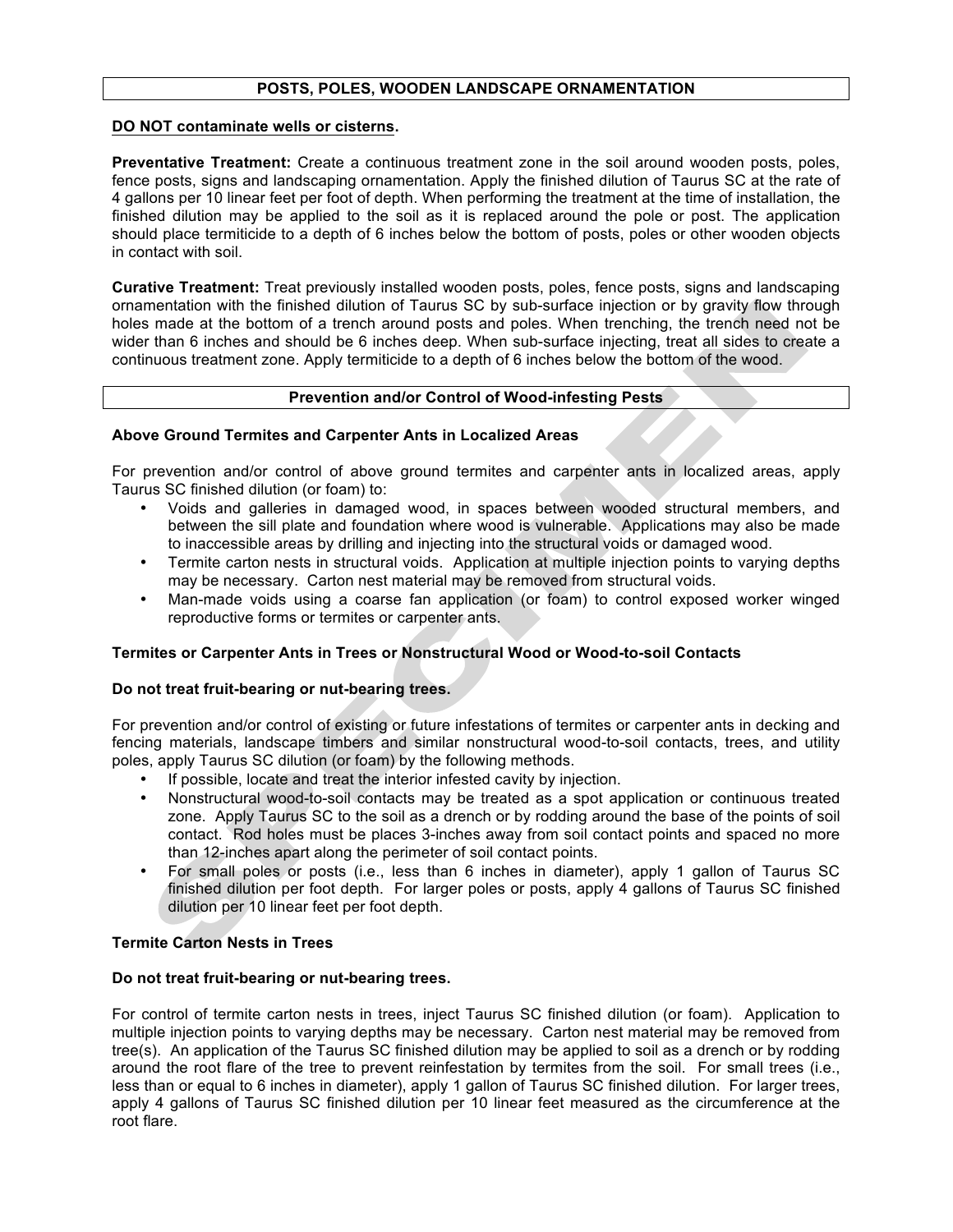#### **Drywood Termites and Wood-infesting Beetles or Borers**

**Drywood termite and wood-infesting beetle or borer uses not registered in California.**

#### **NOTE: Before treatment, turn off any air circulation system that moves air from area(s) to be treated to an untreated interior space of the structure until application has been completed and sprays have dried.**

Treat galleries in structural and/or nonstructural elements and structural voids with Taurus SC finished dilution using a foam, low-pressure spray (25 PSI or less at the nozzle), or mist.

- Locate galleries using visual signs (e.g., blistered wood, emergence or clean out holes, frass, or pellets), the presence of live insects, mechanical sounding techniques, or listening devices (e.g., acoustic emission detectors, stethoscopes).
- Drill holes to penetrate the gallery system for treatment; distribute drill holes to adequately cover the gallery system.
- **DO NOT** apply where electrical shock hazards exist.
- Drill holes must be sealed after treatment.

#### **Carpenter Bees in Localized Areas**

#### **Carpenter bee use in localized areas not registered in California.**

For control of carpenter bees in localized areas, apply 0.06% Taurus SC finished dilution (as a spray, mist or foam) directly into gallery entrance holes. After application, gallery entrance holes should be plugged.

#### **DIRECTIONS FOR USE TO CONTROL LISTED PESTS ON OUTSIDE SURFACES AND ALONG FOUNDATION PERIMETER OF LISTED STRUCTURES**

Listed structures are residential, institutional, commercial and industrial buildings and utility enclosures.

#### **USE RESTRICTIONS:**

- Only applicators wearing the personal protective equipment required by this product label may be in the area during application.
- Do not treat within a distance of 1 foot out from the drip line of edible plants.
- Do not treat fruit-bearing or nut-bearing trees.
- Do not contaminate water, food, or feed. Cover or remove all exposed food, feed and drinking water.
- Do not contaminate public or private water supplies.
- Do not apply to wasp or hornet nests if they are not attached to or within the structure.
- Do not make treatments during times of precipitation.
- Do not allow residents, children, other people or pets into the treatment area until sprays have dried. After treatment, the applicator is required to check for leaks resulting in the deposition of treatment dilution in locations other than those prescribed in this label. When found, this material must be cleaned prior to leaving the application site. Do not allow people or pets to contact contaminated areas or to reoccupy contaminated areas of the structure until clean-up is completed.
- Do not spray air conditioning units or intake vents.
- Do not use indoors except for application into structural voids.
- Do not apply to playground equipment and pet quarters.
- Do not apply to applications to runoff or drip from treated surfaces.
- Do not apply to boat houses, including their piers or pilings.
- Do not use in a spray tank with borate contaminates.
- Doors and windows adjacent to application site must be closed during surface application.
- Do not apply within 15 feet of bodies of fresh water; lakes, reservoirs, rivers, permanent streams, marshes, natural ponds and commercial fish ponds. A 15- foot buffer of uniform groundcover must exist between application zone and bodies of fresh water (uniform ground cover is defined as land which supports vegetation of greater than 2 inches in height throughout).
- Do not apply within 60 feet of estuarine bodies of water. Estuarine water bodies are brackish, tidal water bodies such as bays, mouths of rivers, salt marshes and lagoons.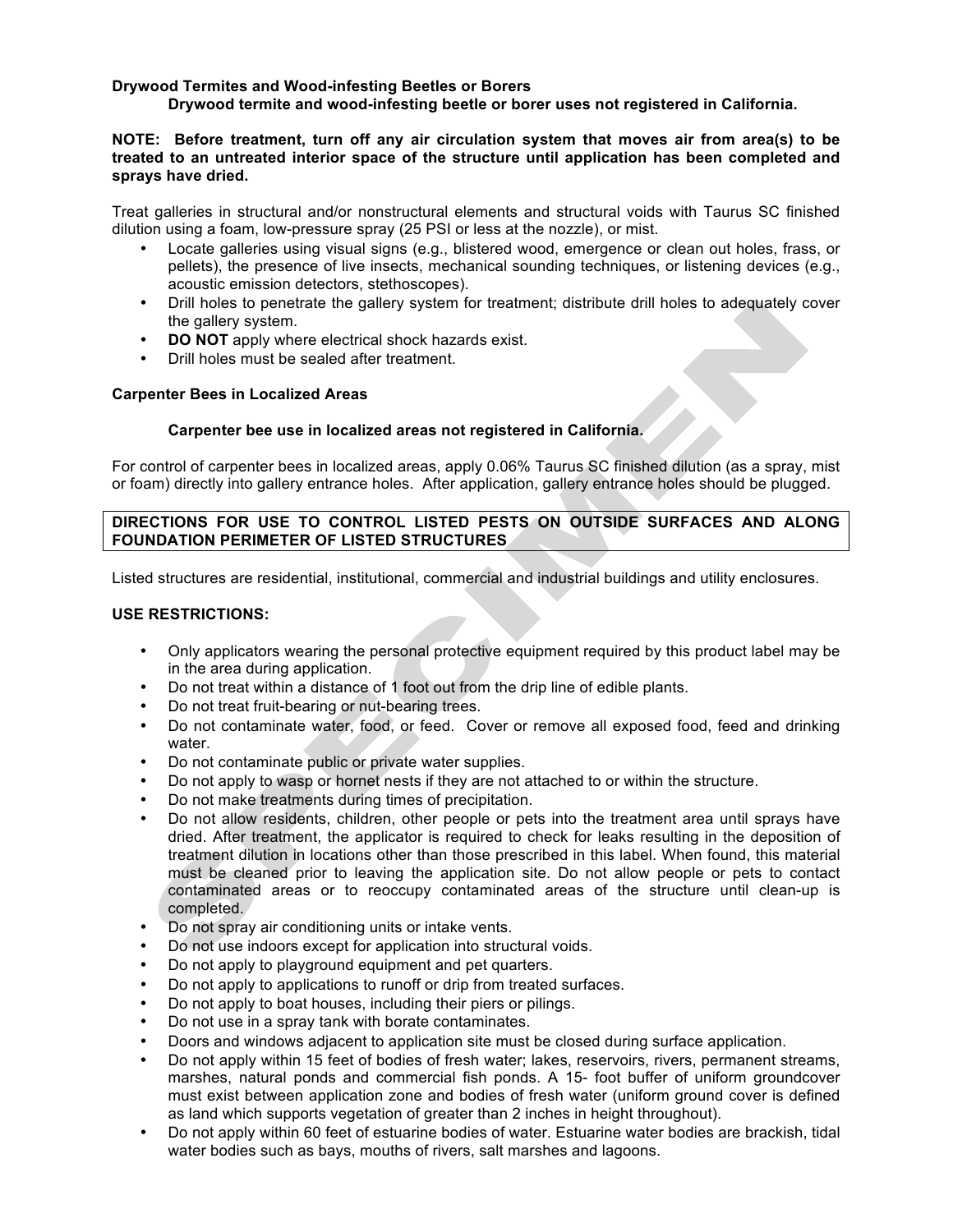Use Taurus SC to kill and to provide residual control of the following pests: Ants (acrobat, Argentine, big-headed, carpenter, crazy, odorous, pavement, pharaoh, and thief)

Use Taurus SC to kill the following pests: Asian lady beetles, darkling beetles Australian, Oriental, and smoky brown cockroaches Black widow, brown recluse, cellar, and hobo spiders Box-elder bugs, pill bugs Brown and dog ticks **Centipedes** Cluster flies European earwigs House crickets **Millipedes** Paper wasps\* **Silverfish** Yellow jackets \* Taurus SC is not a knockdown agent.

**MIXING INSTRUCTIONS:** For perimeter pest treatments, mix a 0.06% (or 0.03%) spray dilution of Taurus SC by filling the treatment tank 1/4 to 1/3 full with water, then add 0.8 fluid ounces (or 0.4 fluid ounces) of Taurus SC. The filling hose must be equipped with an anti-backflow device or the water flow must include an air gap to protect against back siphoning. Add more water to the tank while agitating to 1 gallon of finished dilution.

| Permitted Taurus SC Frequency and Dilution Rate Application Scenarios         |                             |                                                               |  |
|-------------------------------------------------------------------------------|-----------------------------|---------------------------------------------------------------|--|
| % Taurus SC finished dilution                                                 |                             |                                                               |  |
| 0.03% 4 times/calendar year                                                   | 0.06% 2 times/calendar year | 0.03% 2 times/calendar year and<br>0.06% 1 time/calendar year |  |
| *In California, Taurus SC can only be applied at 0.06% 2 times/calendar year. |                             |                                                               |  |

**APPLICATIONS TO EXTERIOR SURFACES OF LISTED STRUCTURES AND INTO WALL VOIDS:**  Apply 0.06% (or 0.03%) of finished Taurus SC dilution (or foam) as a low-pressure spray to the exterior of the structure where listed pests enter, trail around the structure or where they crawl and hide or their nests are found. Treat using a low-pressure coarse banded surface spray up to 18 inches in width around doors, windows, vents, pipes, foundation cracks, drilled holes or around any exterior openings where listed pests could enter the structure. Make sure to treat the joint where exterior siding (wood, vinyl, aluminum or other similar materials) meets the cement, brick or block foundation. Treat anywhere electrical, cable or telephone wires enter the house. This treatment should be made as a general surface spray, crack and crevice spray, or a wall void application. Taurus SC may be applied as a foam treatment into wall voids to kill and / or control the above listed pests.

Refer to the **Foam Application** section of this label for specific foam mixing and application instructions.

**APPLICATIONS TO PERIMETER OF LISTED STRUCTURES:** Apply 0.06% (or 0.03%) Taurus SC finished dilution as a low pressure coarse general surface spray along the foundation exterior perimeter to an area one foot up from where the ground meets the foundation.

Apply 2 quarts of 0.06% (or 0.03%) finished spray per 160 linear feet (approximately 1.5 gallons finished spray per 1000 square feet). Nests that are found on the ground within 1 foot of the foundation may be treated. Vegetation touching the structure may offer a route for the entry of ants into the structure without coming into contact with the treatment, therefore, remove or prune away any shrubbery, bushes and tree branches touching the structures.